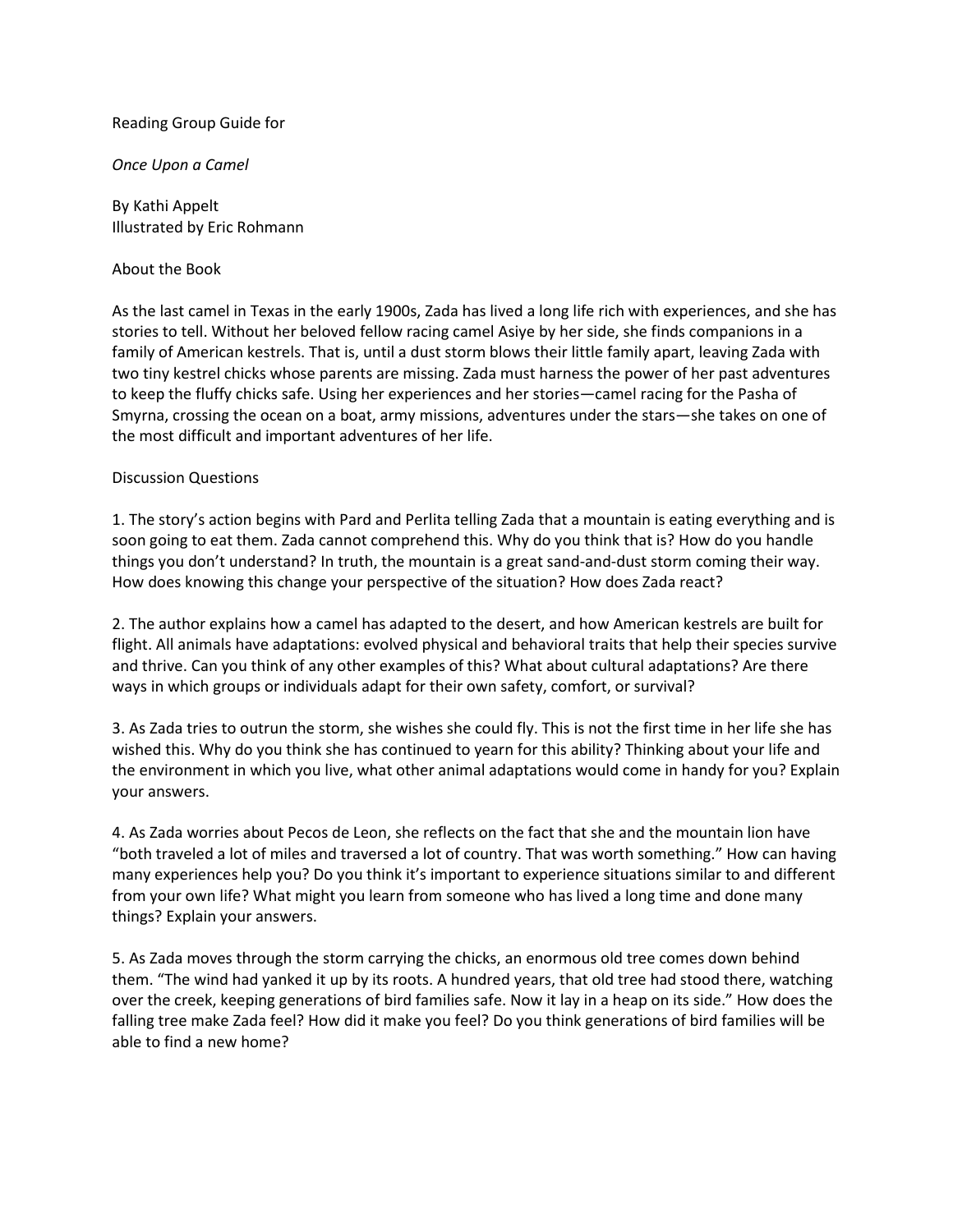6. As the storm spins Perlita and Pard around, they call out, "'Keep them safe!'" This is described as the "universal prayer" of parents. What does it mean for something to be universal? Do you have knowledge, ideas, or habits that are universal?

7. Zada's and Asiye's motto is "En parlak yildiz ol." This means "Become the brightest star." What do they mean by this? How do you see them striving to do this throughout the story?

8. When Zada and Asiye are young and Teodor is grooming them to become racing camels, he visits the metalsmith for something special to adorn the camels' bridles. The smith gives him a single sheet of gold and asks him to take a walk and note the things that bring him joy. What brings you joy? How have you come to realize this? Do you think we notice joy as we feel it, or do we realize later that we had a moment of joy? Explain your answers.

9. The three basic states of matter are solids, liquids, and gases. Water can take the form of all three of these in ice, flowing water, and steam. This makes it a very powerful substance. When is water important in this story? Does it appear to be powerful? Can you think of other substances that can exist as solids, liquids, and/or gases?

10. A haboob is a sandstorm with very strong winds. What role does a haboob play in the story? How do the animals feel about it? Have you ever experienced an extreme weather event? Can you ever prepare for a situation like this?

11. According to the book, the most basic definition of a miracle is this: a good thing happens at the exact moment it is needed. Do you agree or disagree with this definition? Do you think all miracles are this simple? If not, how do you define a miracle?

12. When Pecos de Leon is young, Zada protects him from wild ponies. In that moment, they strike an unspoken bargain in which the cat will not eat the camel. What does this say about their personalities? Do you think these sorts of impulsive, unspoken bargains last forever? Should Zada be afraid of Pecos de Leon? Explain your answers.

13. While Zada and the chicks are sheltering in a cave, they encounter the old mountain lion. Zada is certain the old cat would love to eat the chicks, so she decides to tell him a story. Her story reminds Pecos of what Zada did for him; however, in this telling, she makes him a hero. Why do you think this version of the story lessens the dangerous situation? How does it affect Pecos?

14. As Zada travels with the chicks, they begin to ask questions she can't answer about when they will arrive, where they are going, and how much longer they have to travel. She asks them if they are ready for a story instead, noting, "And not for the first time, it seemed that responding to a question with a question was a good answer." What does she mean by this? Have you ever responded to a question with a question? When might that be helpful, and when might it make things difficult?

15. As they finally near the mission, Zada sniffs the air and smells water. What does water smell like? What descriptive words explain the smell and taste of water?

16. While Pard is freeing Perlita from the tumbleweed, Perlita thinks about her family: Beulah, Wims, and Zada. Beulah and Wims are her babies, but birds and camels aren't related by blood. Instead, Zada is the kestrels' chosen family, and she feels the same way about them. The animals find a family in one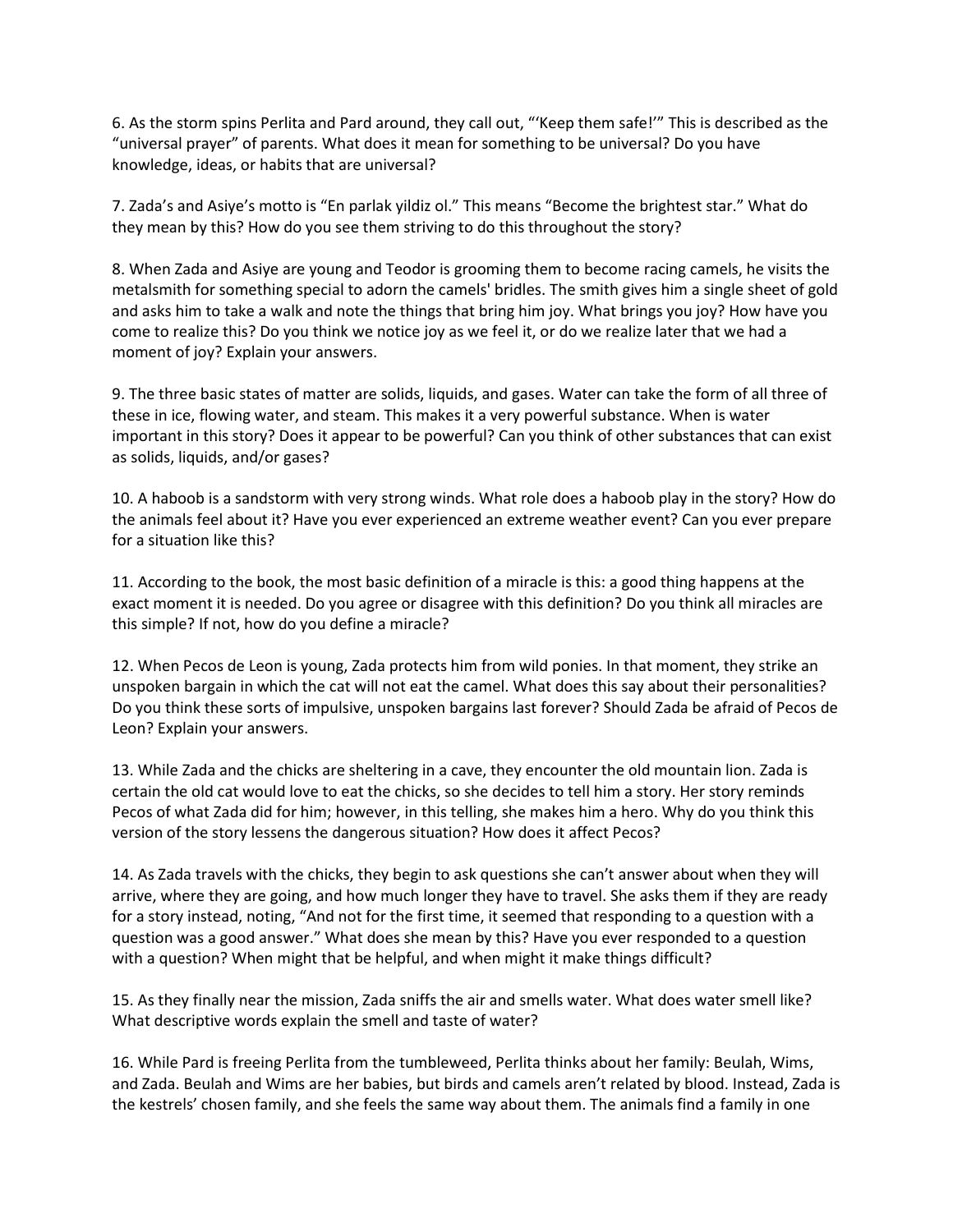another despite their differences. Can people do this too? What makes someone family? Explain your answers.

17. Throughout much of the story, Zada doesn't know where Pard and Perlita are. She refers to this as "the biggest mystery in that moment." Of course, this mystery is one that fills her with worry and fear. Do you think life's mysteries are sometimes too difficult to think about? What does she mean by "in that moment"? Will there be other mysteries for Zada? Explain your answers.

18. Read the description of the Pasha's grand home and grounds, and then read the last paragraph in chapter 52 that begins with "'Hey now, hey now.'" What similarities do you find in these descriptions? Do you think there are many ways to be rich, and many versions of beauty and splendor?

19. Zada gives a description of witnessing Saint Elmo's Fire. This is a real weather phenomenon that happens during storms. It is a blue glow that appears between pointy objects during storms; this is due to extra electrons in the ground creating a powerful electric field that can break the air down into plasma. This rare phenomenon can be scientifically explained and understood, but does not seem so easily defined when witnessed. Have you ever seen anything natural that seemed magical or unreal, or was difficult to describe in words? Like Zada, do you remember that moment with the same wonder you felt when you first experienced it?

20. Stories sustained Zada when she lost Asiye, and they sustained the birds during their time of fear and hardship, including protecting them from Pecos de Leon. What makes a story powerful enough to sustain and protect? Which kinds of stories do you find to be most powerful?

21. At the end of the book, Zada begins a new story that starts with "Once upon a time, there was a pair of baby kestrels." Throughout the book, Zada gives her stories to others, including Pecos and the chicks. Why do you think she does this? What do stories mean to her? Why does she start a new story?

22. In the book, there are illustrations of the characters and their environment sprinkled throughout the pages. What role does the artwork play in this story? How does the art enhance the reader's experience, and how do these illustrations add to the reader's understanding and connection to Zada, her story, and her friends?

## Extension Activities

## Art and Imagery

1. As a class, read aloud the passages that describe the Pasha's mansion.

"First, they'd see the imposing red dome of the mosque, which sat right in the middle of a huge walled complex. Four minarets that reached into the sky graced the compass points—north, south, east, west. Surrounding the whole affair was a tall stone wall with round watchtowers on the corners."

"Outside the mansion's walls, the pasha's orchards were filled with apricots and figs and sumac. Their sweet and spicy aromas intertwined with the salty fragrance of the sea, and altogether—sweetsy, spicy, salty—those luscious smells wafted up and down the streets. They permeated all of the buildings, including—ta-da!--the camel nursery, which sat behind the mansion and opened onto a large field."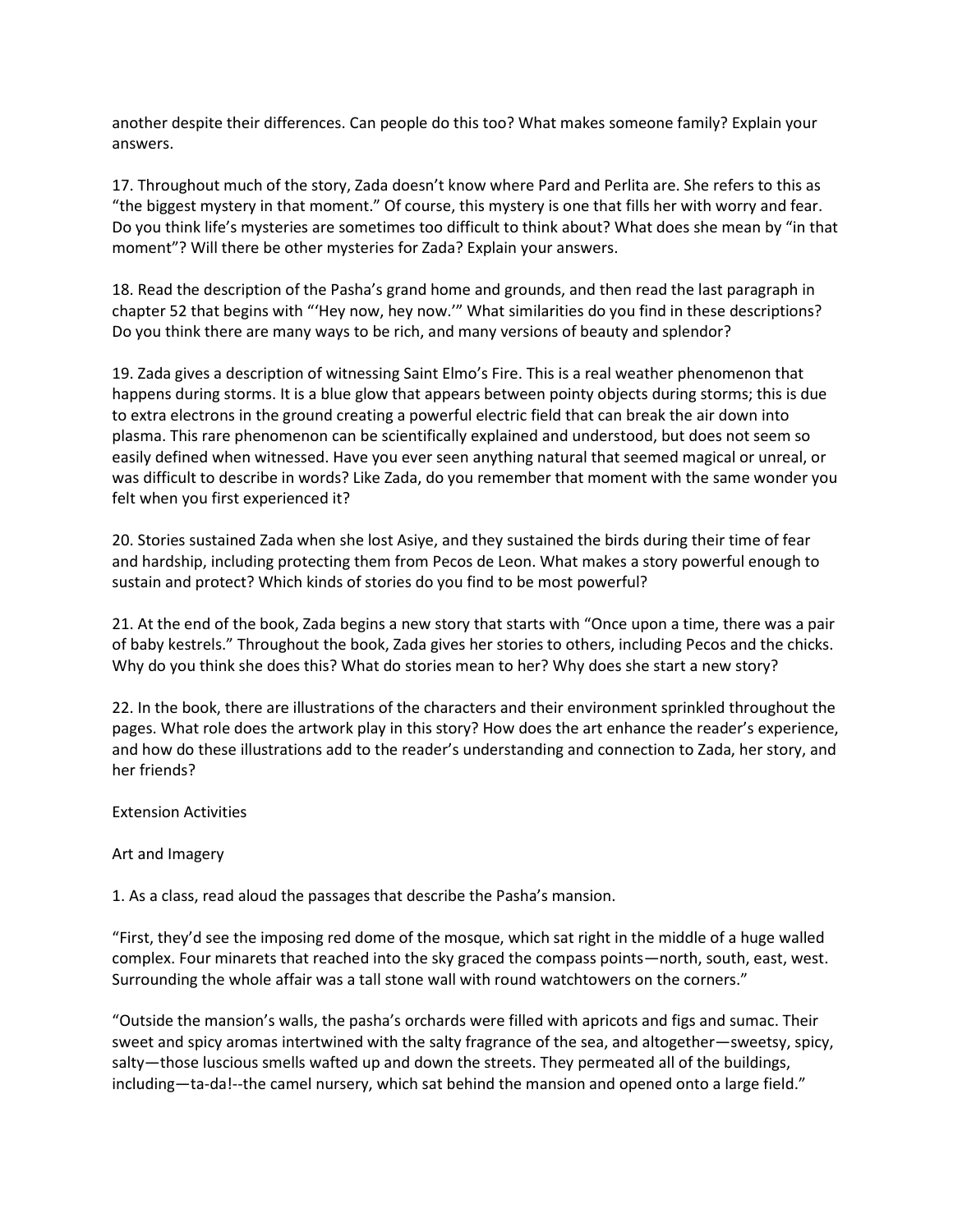After reading aloud, ask students to sketch the image their mind forms without looking up any unfamiliar words or terms or discussing the scene as a class. Give them an allotted time to sketch. Then allow them to look things up or discuss the imagery in the passage, and give them time to revisit their sketches. Use these questions for a follow-up discussion: How did the sketches change? Do we sometimes form images in our mind without fully understanding the item or concept we're imagining? How do the images in our mind affect our understanding of particular places?

### Descriptive Writing

Throughout the book, the author uses words to create vivid images. Review descriptive passages from the book with your students. Tell them that a strong descriptive passage uses words to evoke multiple senses as well as emotions. Sensory details in shorter form also appear throughout the book. Below are four exercises to use with your students to practice descriptive writing.

1. Discuss sensory experiences and how we can have a sense of taste even when we're not eating, and how touch does not only happen through hands. Then ask students to take a moment to think about where they are right now. Have them note the day, date, weather, time, and location before finishing these sentences:

Right now  $1 \ldots$ 

| c<br>∼ |  |  |  |  |
|--------|--|--|--|--|
|        |  |  |  |  |
|        |  |  |  |  |

Feel \_\_\_\_\_\_\_\_\_\_\_\_\_\_\_\_\_\_\_\_\_\_\_\_\_\_\_\_\_\_\_

Smell \_\_\_\_\_\_\_\_\_\_\_\_\_\_\_\_\_\_\_\_\_\_\_\_\_\_\_\_\_\_

Hear  $\overline{\phantom{a}}$ 

 $\sqrt{1 + \sum_{i=1}^n \sum_{j=1}^n \sum_{j=1}^n \sum_{j=1}^n \sum_{j=1}^n \sum_{j=1}^n \sum_{j=1}^n \sum_{j=1}^n \sum_{j=1}^n \sum_{j=1}^n \sum_{j=1}^n \sum_{j=1}^n \sum_{j=1}^n \sum_{j=1}^n \sum_{j=1}^n \sum_{j=1}^n \sum_{j=1}^n \sum_{j=1}^n \sum_{j=1}^n \sum_{j=1}^n \sum_{j=1}^n \sum_{j=1}^n \sum_{j=1}^n \sum_{j=1}^$ 

2. Ask students to choose a descriptive passage from the book. You may want to offer parameters regarding the length of the passage and how many senses are detailed. After students have selected their passages, ask them to write two paragraphs. In the first paragraph, they will explain what's actually happening in the passage. In the second paragraph, they will explain how the figurative language and descriptive writing make the reader feel as if they are having the experience themselves.

3. Distribute pictures from magazines, postcards of locations, or pastoral works of art that are rich in sensorial imagery. Ask students to imagine themselves in the scene and write a paragraph that describes their experience and includes descriptions of all five senses. What do they see? What do they feel? What does it smell like? What do they hear? What do they taste?

4. Ask students to write a narrative paragraph that uses details and the five senses to transport their readers to the location or experience they are describing. Some suggestions are:

An outdoor experience. A meal. A celebratory or holiday event.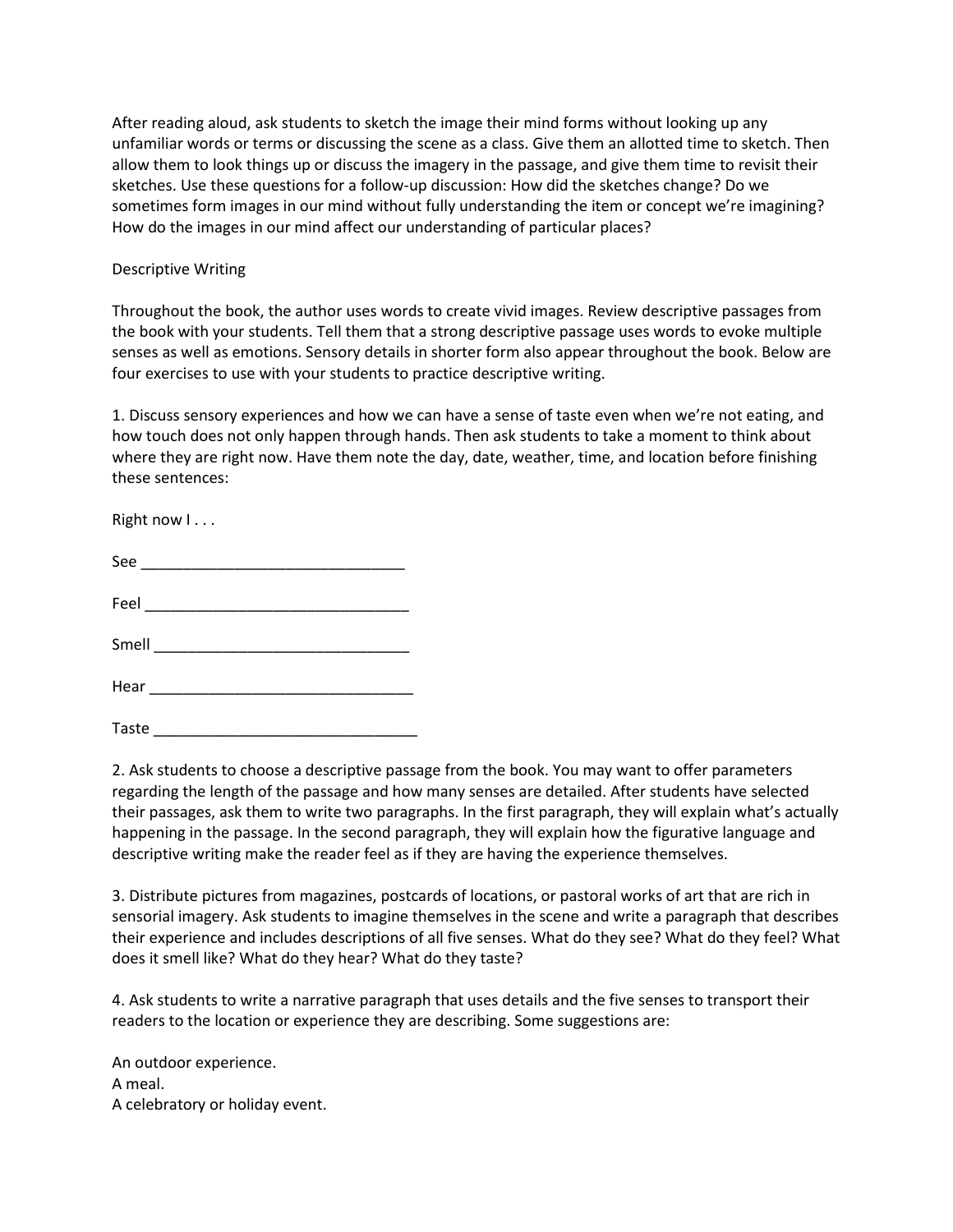A storm. An emergency situation. The first time you saw a certain place.

Figurative Language

1. Explain to students that alliteration is a literary device in which initial consonant sounds of successive or closely related words are repeated. This book contains tons of alliteration. Some examples include "arches and arroyos," "moving mountain," "posh Pasha palace," "Pasha's princess turns a little pale," and "best beloved babies."

Using game tiles with letters or small pieces of paper with letters written on them, allow each student to draw a letter and write five alliterative sentences using that letter. Each sentence must contain a subject, verb, and describing words. Once everyone has written their sentences, each person should share their best alliterative sentence with the class.

2. Discuss the following types of figurative language, and ask students for examples of each type.

Idiom - A common phrase people use that has a commonly accepted meaning that's different from what the words literally say.

Personification - Human characteristics that are assigned to nonhuman objects, animals, or ideas. Simile - A comparison of two things, using the words "like" or "as."

Metaphor - A comparison of two things without using the words "like" or "as."

Hyperbole - An extravagant exaggeration that emphasizes a point.

Imagery - Engages any of the five senses and evokes a mental image.

Ask students to find an example of each of these six types of figurative language in the story. After they find examples, they can give the literal and figurative meaning of the words. Then they'll create their own examples of figurative language that relate to the story. These can be organized into a table, which can be done in a document or poster form. This table can include page numbers, quotes, literal and figurative meanings, and student's own example of that type of figurative language.

# Stories over Time

1. Zada has had a long life filled with experiences and relationships. Her story in the book moves in time as she shares memories while continuing present experiences. Ask students to create a time line for Zada. There are online resources such as Adobe (https://www.adobe.com/express/create/timeline) and TimeGraphics (https://time.graphics) to help with organization. They may also do this in a slideshow format. Have them include dates, locations, and important experiences.

# Exploring Words

1. Share with your students that verbing, or denominalization, is the act of converting another part of speech into a verb; this is usually done with nouns. The word "fledged" is most commonly an adjective that means "having wing feathers large enough for flight." Fledged is also used as a verb, as in "the act of acquiring feathers necessary for flight." In the book, we learn that Beulah and Wims have not fledged yet.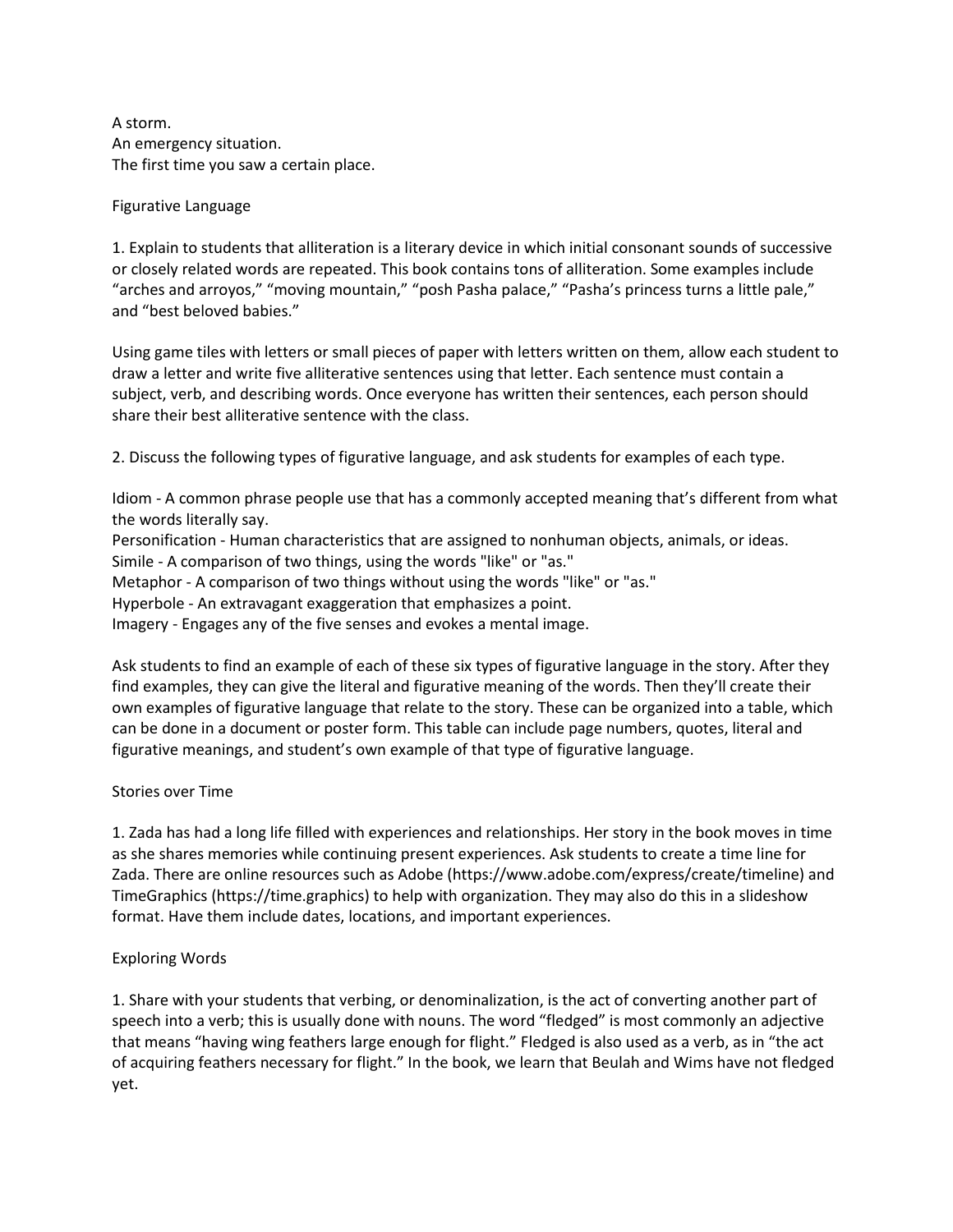Like fledged, there are other words commonly used as verbs, such as "tabled," "messaged," and "authored." We have seen changes in social media create new verbs like "friended," "Googled," or "Skyped." Even if they sound funny, there are some words commonly used because they effectively communicate what we want to say. In some of the questions and exercises included in this guide, students are sciencing, and in a few years they will be adulting. Lead a class discussion about these ideas, posing these questions: Are there words that you turn into verbs? If not, can you think of some?

Ask students to make a list of ten nouns that they can turn into verbs, and have them write a sentence for each one. Provide class time for sharing lists and some of the sentences.

2. Beulah licks Wims, and he is upset. He is described as being "incensed. Put out. Piqued." Discuss with students how this alliterative and repetitive approach to communicating his feelings is an effective way to convey the strength of those feelings as well as a lyrical way to engage the reader.

Ask students to choose one emotion and make a list of synonyms or short expressions that express that emotion. Next, ask them to express the emotion in as many ways as possible in short sentences. Finally, ask them to use their list and sentences to write a paragraph that first explains why their character is feeling that emotion and that then elaborates on how they are feeling in as many ways and with as much creative imagery as possible.

3. Chapter twenty begins with a short list of pairs, or things that go together. Review this page as a class and then ask students to create their own lists of pairs. Do this as a fast-write exercise. Give them sixty seconds to create as many pairs as possible. After time is up, share and discuss as a class.

## STEM Exploration

Like humans and all other members of the animal kingdom, camels and kestrels have been classified based on shared characteristics. Looking at the list below, you can see that camels, kestrels, and humans are classified together in their kingdom and phylum, but begin to diverge at class groups and fully diverge in orders. Ask students to review the table and have a class discussion about classification. Give students the opportunity to consult some sources, if necessary, to answer their questions.

Camels: Animalia (Kingdom) / Chordata (Phylum) / Mammalia (Class) / Artiodactyla (Order) / Camelidae (Family) / Camelus (Genus) / Dromedarius or Bactrianus (Species)

American Kestrels: Animalia (Kingdom) / Chordata (Phylum) / Aves (Class) / Falconiformes (Order) / Falconidae (Family) / Falco (Genus) / F. tinnunculus (Species)

Humans: Animalia (Kingdom) / Chordata (Phylum) / Mammalia (Class) / Primates (Order) / Hominidae (Family) / Homo (Genus) / Homo Sapiens (Species)

After review and discussion, ask students to write short answers to the following questions:

Why do we classify animals and other living things in this manner? What characteristics do all living things have in common? Do camels, kestrels, and humans have the same basic needs? Do humans understand more about animals than animals know about humans?